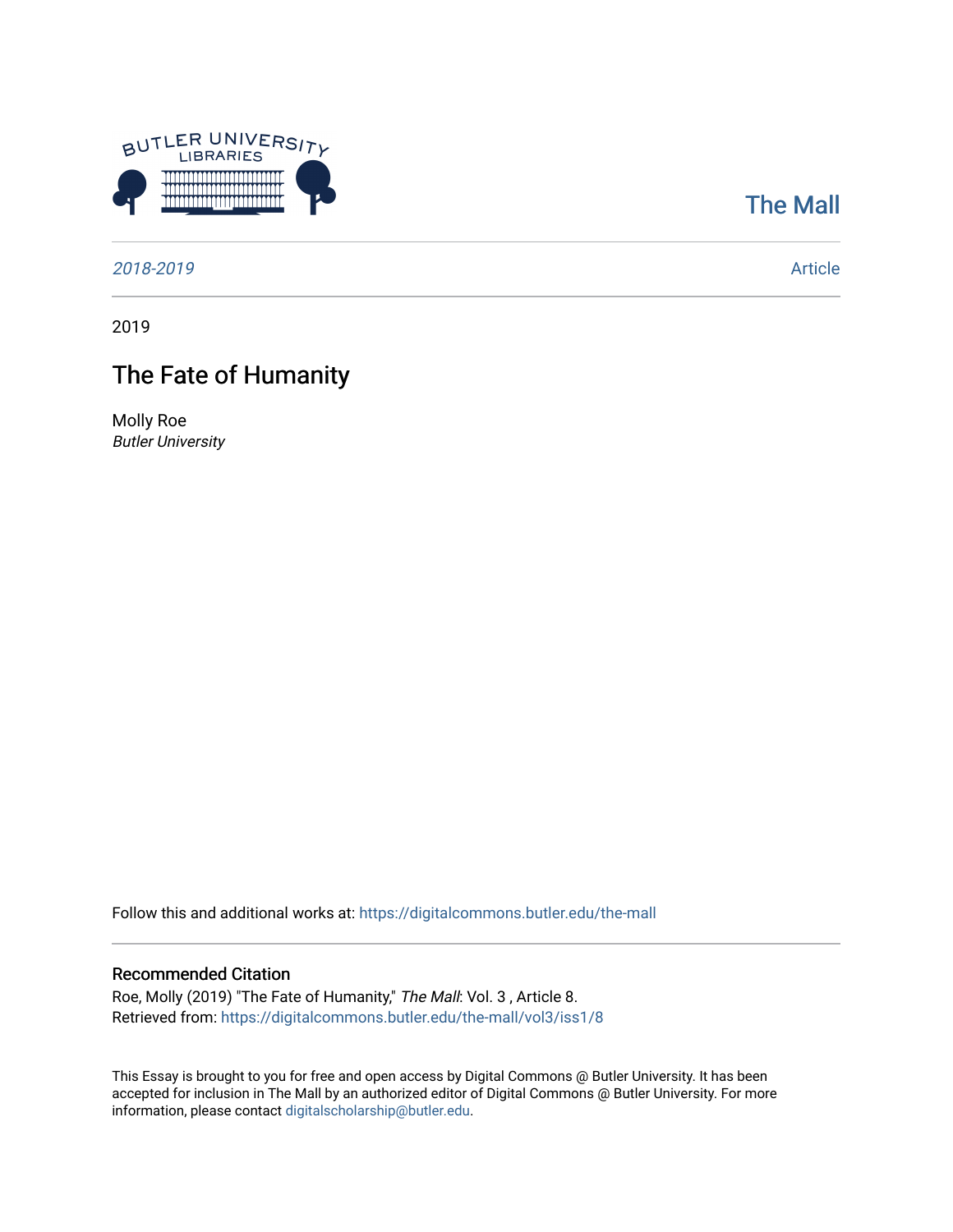## **The Fate of Humanity**

*Molly Roe*

Victor Frankenstein aspires to achieve greatness by creating life, yet, when he accomplishes this task, he abhors his creation and eventually dies at its hands. The creature aspires to be loved, yet after exacting revenge on Victor he consents to die alone. Both creator and created fought against what they believed compromised their happiness, but to what end did they truly succeed in achieving that happiness? According to Christopher Ketcham, the failure to find happiness stems from searching for the wrong thing to begin with. In juxtaposing Mary Shelley's *Frankenstein* with Friedrich Nietzsche's *Thus Spoke Zarathustra,* Ketcham raises the question of what we strive for, and what that means for humanity. On that note, he in closing asks the following of the reader: "Whither humanity?"

To answer that question, we must first understand the two parallels of humanity that Ketcham presents the reader. In his novel *Thus Spoke Zarathustra*, Friedrich Nietzsche explores the potential of humanity, should we abandon religious or moral standards of good and evil. For Nietzsche, God is dead. There is no heaven or pleasant afterlife, and more importantly there are no divine punishments nor expectations. Consequently, he encourages living life to the fullest now, so that if given the chance to live our current life over and over for the rest of eternity, we would readily choose to do so without any regrets whatsoever. Thus, happiness is not the endpoint nor the guiding principle; we must instead strive to endure life's burdens (Ketcham 79). Those burdens may vary from person to person, depending on what it is that person is meant to achieve, but ultimately what matters is that we claim responsibility for what we do, and we do it well, held back by nothing.

While Nietzsche advocates for an abandonment of religious rules and constraints, Shelley demonstrates a concern for this same matter in *Frankenstein.* Often, Shelley alludes to the idea that Victor is playing God, tampering with what is out of the domain of man. However, Victor is a brilliant individual with a unique means of bettering society, should he have chosen a different outlet for his intelligence. The real issue is that his concern for bettering his own reputation and esteem overpowers his desire to serve others. In other words, he abuses his talent, focusing more on personal gain than society's needs. He has his own will but lacks responsibility and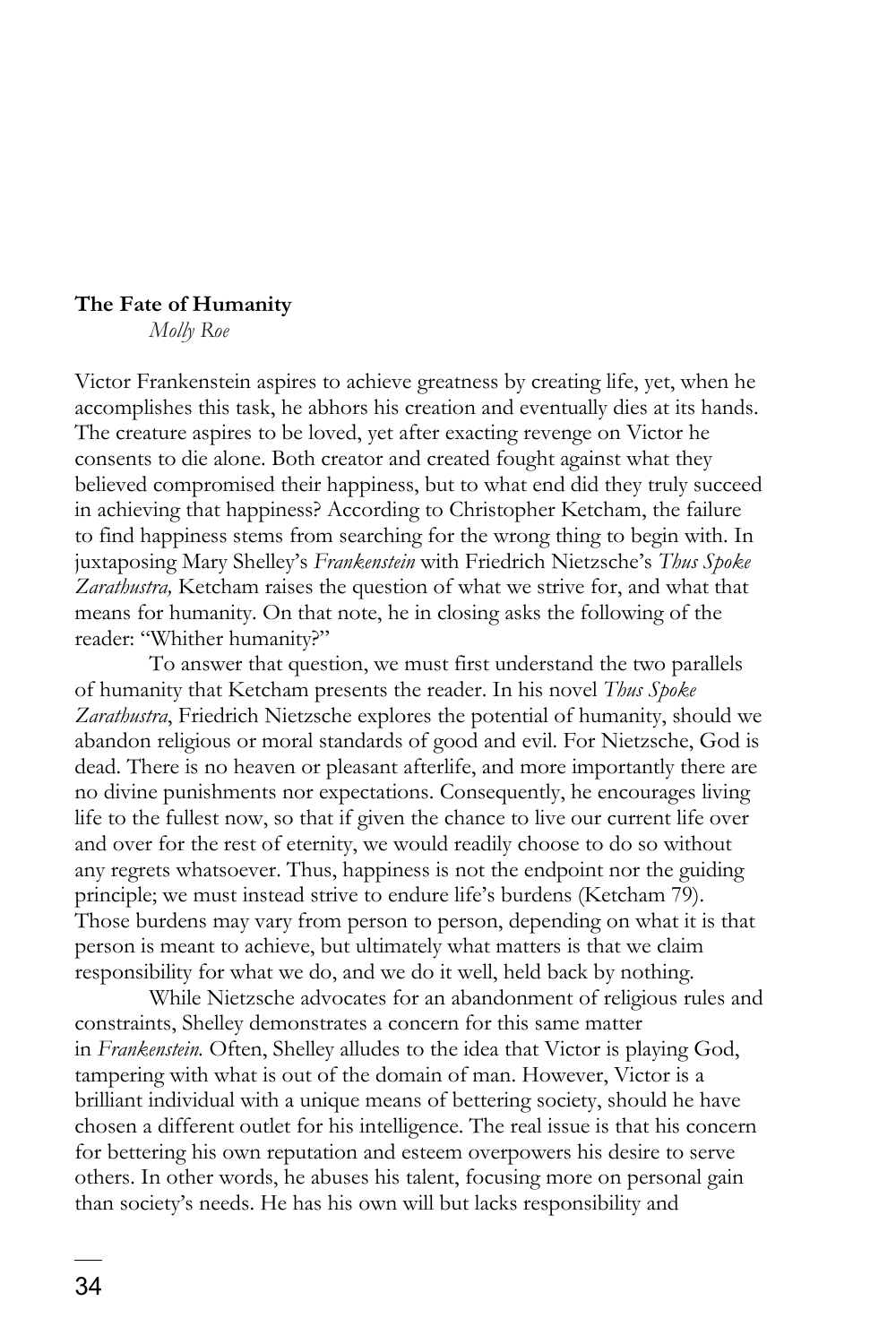accountability for his actions.

Just as Victor suffers from selfishness, so too the creature is unable to see past his own desires. Initially, the creature is the personification of what Nietzsche deems the "Übermensch," the ultimate successor to humankind and an enlightened being with pure potential and power. He is innocent in a way only children are, but unfortunately, is corrupted by the pain of rejection. The creature cannot move past his need for companionship and love, and thus he begins a destructive path that seals his tragic fate. There is no opportunity for the creature to grow in a productive way and recognize his full potential. Because he gives into hate and engages in violence, the creature loses the chance to better himself, and drives, not only himself, but also Victor into ruin.

However, where did Frankenstein and his creature go wrong? Both allowed their passions to guide their actions – Victor's immediate disgust with his creation leads him to abandon him, and the creature's anger towards his absent creator leads him to lash out violently at innocent people. The two have the same short-term goal of thwarting (and eventually ending) the other, but neither truly pauses to reflect on what comes next until after Frankenstein's death. At this point, the creature realizes there is nothing left for him and resolves to die as well. If Frankenstein was the true barrier to the creature's happiness, he would have chosen a different fate for himself after Frankenstein was gone, and similarly if the creature was the true barrier to Victor's happiness, he would have thought before bringing it into being. The focus on happiness that motivated them to action is what killed them in the end.

While Nietzsche is not asking for somber, unhappy lives, he is asking for a new purpose – one that isn't selfish or temporary, but one that is altruistic and sustainable. Nietzsche suggests asking not how to be happy, but how to simply be. Victor and the creature fail to recognize that the happiness they seek is superficial, and that true happiness comes only from living life fully with no regrets. In other words, they forget to just be. Victor is so concerned with the repercussions of his work that he never pauses to revel in success. Had he taken a moment to move past the physical imperfections of his creation, he might have adopted a completely different perspective on his progeny that could have drastically shifted the dynamic between himself and the creature. Even if Victor failed to change his outlook, had the creature not taken rejection as an absolute setback but rather continued to focus on his own personal growth and development to assist a smoother transition into society, he might have eventually stumbled upon an opportunity for genuine connection without the need for violence. Had Victor and the creature not been so fixated on happiness and instead focused on being on the best possible version of themselves, the tragedies that resulted from their conflict might have been avoided. As Nietzsche suggests, the possibility of